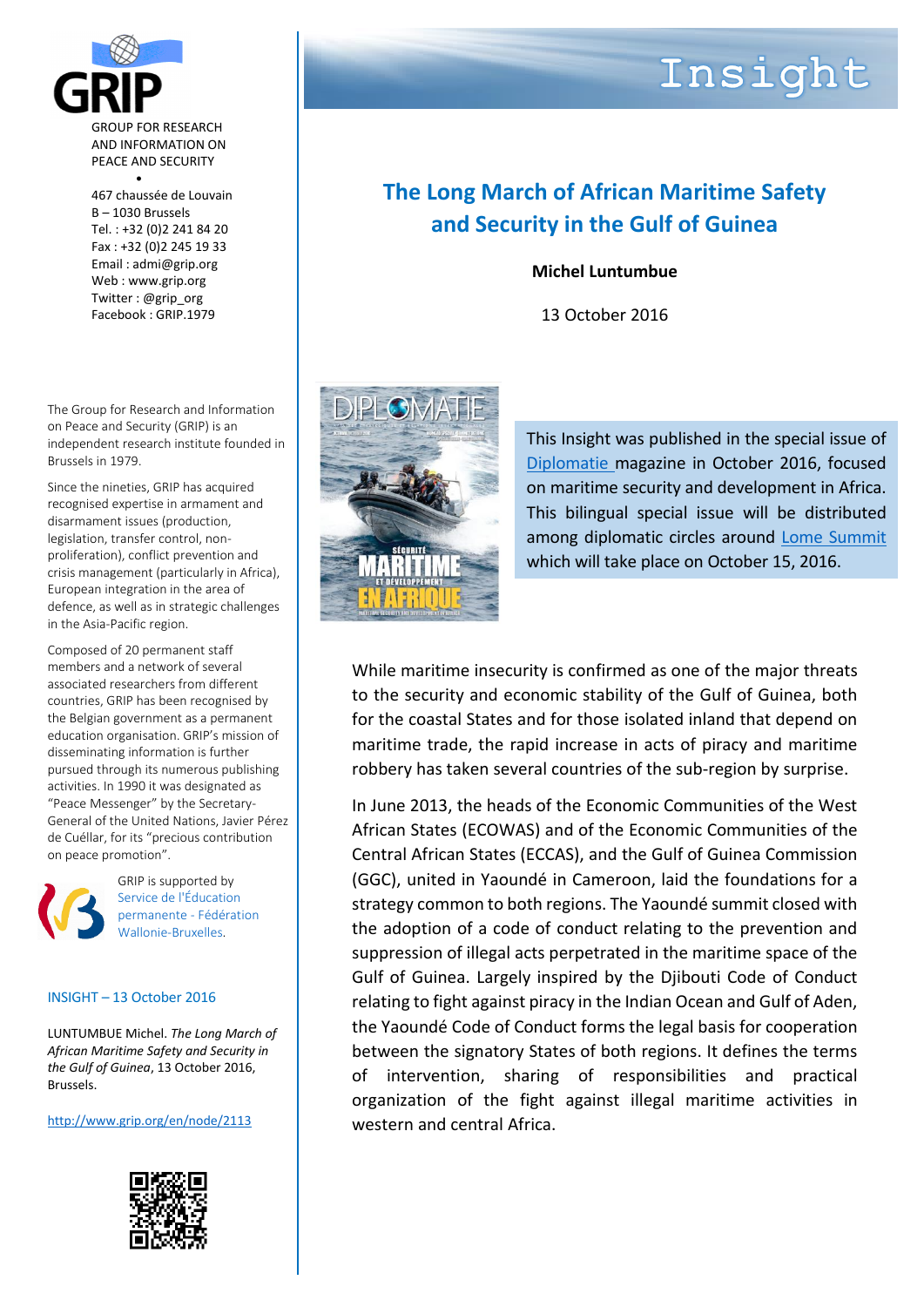In effect since 25th June, 2013, it was only a preliminary agreement which would become enforceable after a period of three years, during which time it was to be assessed and possibly amended. A memorandum of agreement and political declaration had also been adopted. The memorandum, signed by the ECOWAS, ECCAS and GGC, organizes the relations between the regional maritime safety and security centers while the declaration of the heads of State confirmed their political support.

The maritime safety and security structure, inspired by the acts of Yaoundé, is composed of the Interregional Coordination Center (ICC), a body for the coordination that establishes a junction between the Central Africa Regional Maritime Security Centre (CRESMAC) and West Africa Regional Maritime Security Centre (CRESMAO). The coastal space of the two economic communities is subdivided into operational maritime zones whose activities are coordinated within Multinational Coordination Centers (MCC). The  $CRESMAC<sup>1</sup>$  and CRESMAO<sup>2</sup> (2) respectively cover two and three MCCs, representing the number of



operational maritime zones under their governance.

On a national level, it is expected that a maritime operations center (MOC) will be created per country and will unite, in addition to the national navy that will ensure coordination, the major players of the State's action at sea (maritime police, customs, fishing and environmental protection). The structures of the ECCAS saw the beginning of operations with the appointment of a director of the CRESMAC based in Pointe-Noire (Republic of the Congo). The CRESMAO expected to be based in Abidjan (Ivory Coast) is still in the project stages<sup>3</sup> (3). Generally, the entry into operation of the structures appears thwarted by insufficient resources and a lack of long term funding mechanisms<sup>4</sup> (4). Thus, barely inaugurated in September 2014, the ICC saw the eviction of its director after a polemic on the management of the initial funds allocated by the Cameroon government in the startup phase of the center<sup>5</sup> (5). Moreover, three years after the Yaoundé summit, the code of conduct signed by the stakeholders is still not enforced.

As underscored by Samuel Nguembock, "one of the recurring pitfalls in the construction of security-related multilateralism in the Gulf of Guinea is related to the capacity and desire of the neighboring States to cooperate with each other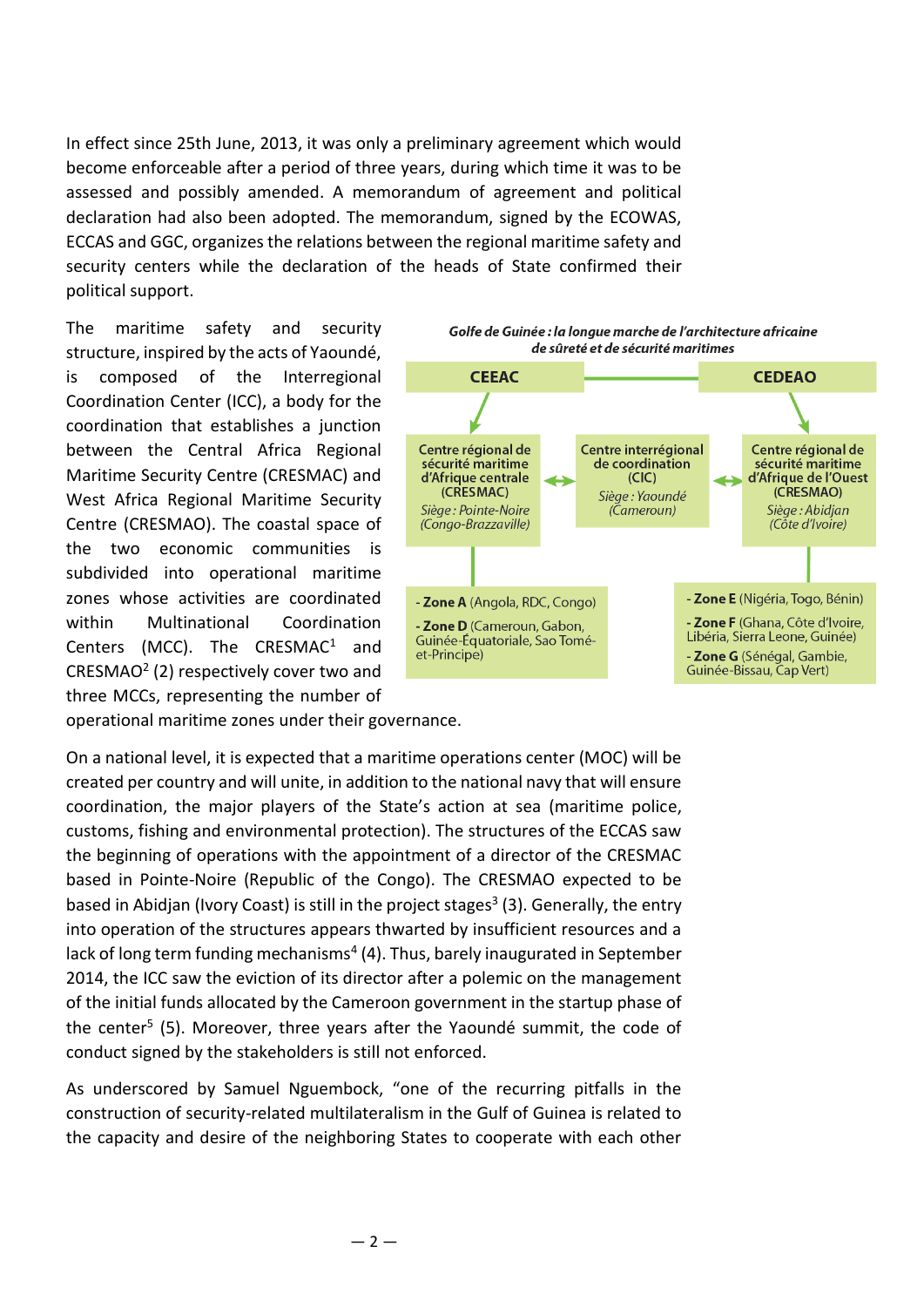despite the initiatives and technical and operational support of foreign powers and global multilateral bodies<sup>6</sup> (6)".

## **The Stakes of the Lomé Summit**

One of the major challenges of the African Union extraordinary summit on maritime safety and security and development in Africa, called for 15th October, 2016 in Lomé, is to avoid the quicksand of the Yaoundé process. The stated ambition is henceforth the adoption of a new legal instrument, an African charter that aims to conciliate the harmonious and effective coordination of the interventions of the States at sea with social and economic development objectives. The Lomé charter will be adopted in the framework of the 2050 African Integrated Maritime strategy, whose purpose is also to make the maritime space one of the main levers of the economic and social development of Africa. The particularity of the Lomé summit is to balance safety at sea with development. Economic operators will thus be associated with the process.

Beyond piracy, the Lomé summit will cover all forms of organized crime at sea<sup>7</sup> (7) and recommend measures, upstream, to discourage illegal acts at sea. Currently, all the initiatives focus only on the detection and suppression of these acts. Finally, unlike the Yaoundé Code of Conduct, that only concerns the countries of the Gulf of Guinea, the Lomé charter aims for a continental scope.

However, despite the efforts undertaken by the States to set up specific institutional structures to manage maritime issues<sup>8</sup> (8), bringing this ambitious African maritime structure into operation still appears to be a long term objective. It not only depends on the reinforcement of the coordination and harmonization of legislations at the inter- State and inter-regional levels, but also on the delimitation of maritime borders. The support of technical and financial partners proves indispensable for the viability of an integrated regional security system. Another of the major challenges is that of a risk of inertia and decisionmaking heaviness, with the multiplication of structures whose articulation could prove problematic.

The path of the African Standby Force is an illustration, with the decision of the African Union to build an African Capacity for Immediate Response to Crises (ACIRC) while the placement into operation of the African Standby Force remains to be done. The creation of the ICC renews to a certain extent this scenario at a time when efforts to reform and reinforce the capabilities undertaken both by the States and the regional structures, are not yet complete<sup>9</sup>.

In the wake of the Lomé summit, the AU and its regional components will undoubtedly be called upon to rethink the role and articulation of certain structures of the maritime safety and security system.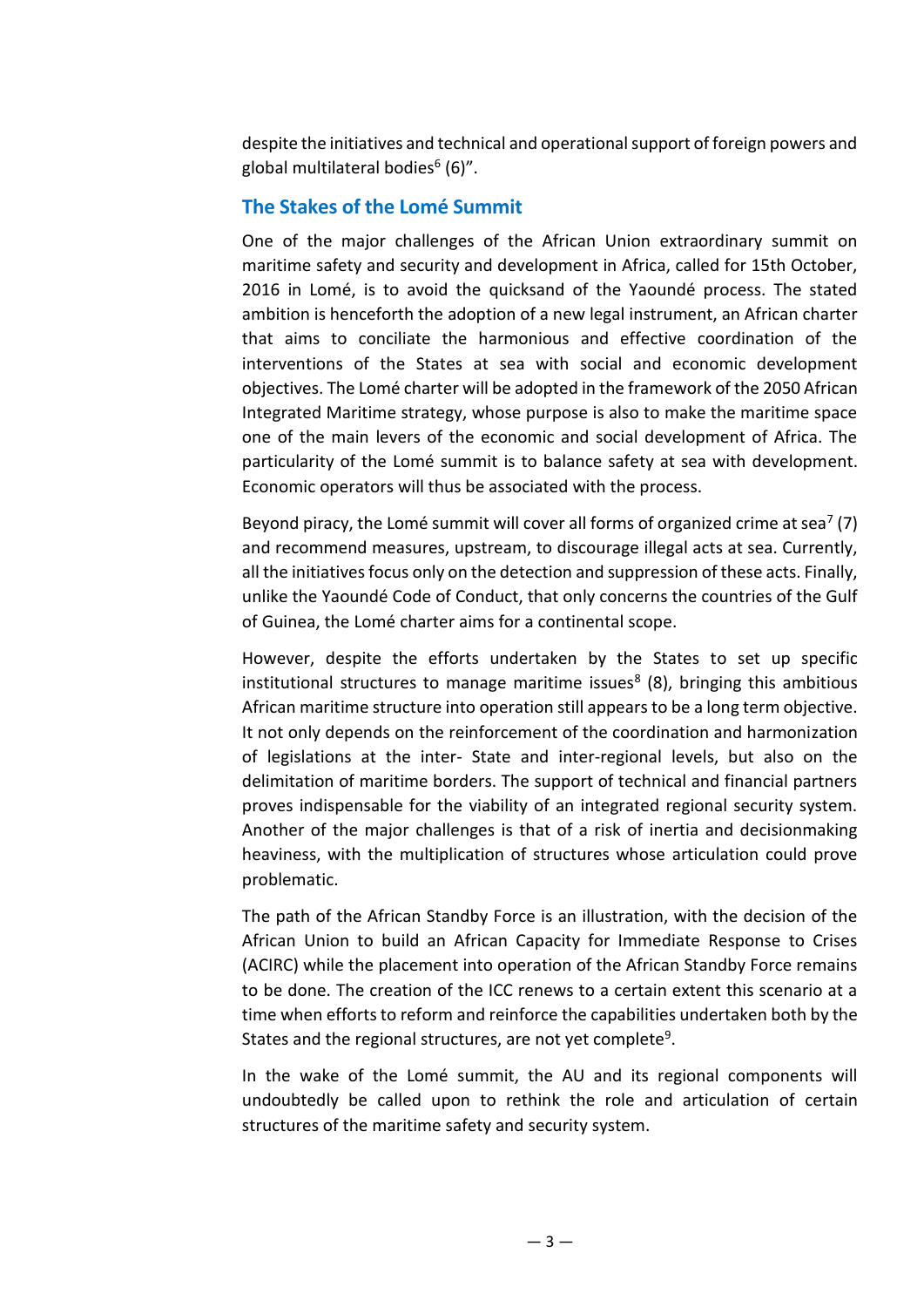The Maritime Organization of Western and Central Africa (MOWCA)<sup>10</sup>, like the  $GGC<sup>11</sup>$  could have claimed the role of coordination of the integrated maritime strategy, attributed to the ICC, due to the growing interdependence of all maritime issues (trade, safety, environment among others). A number of experts feel that instead of creating the ICC, the ECOWAS and ECCAS could have assigned the responsibility to the MOWCA of establishing the junction between the CRESMAO and CRESMAC. Furthermore, the attribution of the assignments of coordination and operational capabilities to a limited number of bodies would reduce the financial constraint that weighs on most of the member States due to their belonging to several regional organizations, within which they are forced to finance through national contributions. For the moment, it is urgent to strengthen the presence at sea of neighboring countries without neglecting the profound causes of maritime insecurity.

**\* \* \***